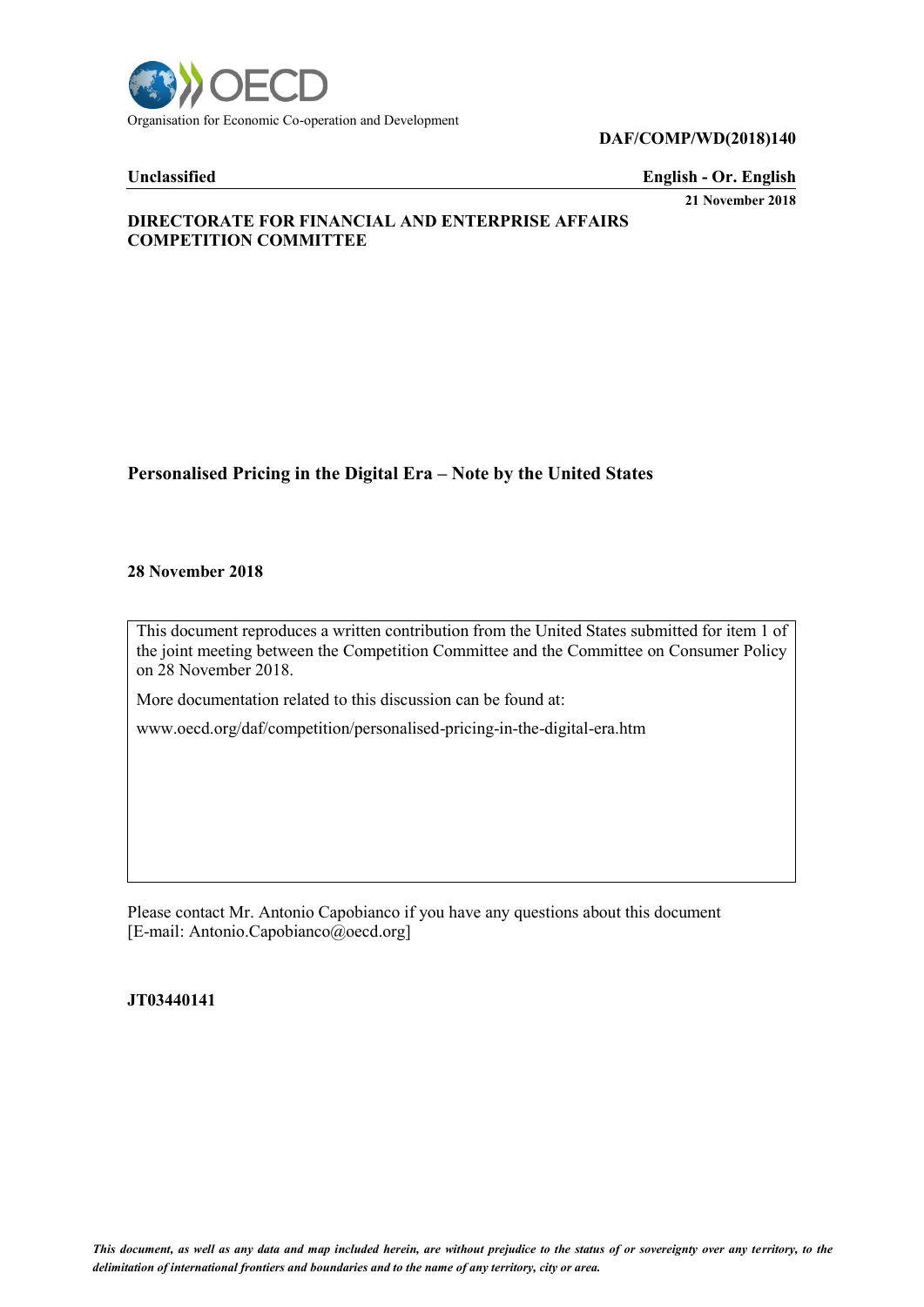# *United States*

### **1. Introduction**

1. Personalized pricing involves the use of data analytics to provide distinct prices to consumers based on personal characteristics and behaviors. For example, an online merchant may be able to use web browsing habits and other data sources to glean the likely gender, income, and age of an individual, and offer a personalized price based on this information.

2. Personalized pricing has potential implications for both competition and consumer protection policy. From a competition standpoint, personalized pricing is a form of price discrimination, where each consumer receives an individual price based on the available information about the consumer. As such, the potential competitive effects of personalized pricing are similar to those spelled out in the U.S.'s 2016 submission on price discrimination. There, we concluded that:

*Price discrimination is common in many markets. In many instances, price discrimination enhances market competition. In the United States, price discrimination is often viewed as efficient. In certain limited circumstances, price discrimination might feature as an aspect of an exclusionary strategy meant to enhance or protect market power. Intervention should be limited to preventing these exclusionary abuses.<sup>1</sup>*

3. Nor does the mere fact that different consumers pay different prices raise consumer protection concerns. U.S. consumer protection laws are designed to assure that markets are free from fraud and deception so that consumers can make informed choices. Absent accompanying unfair or deceptive conduct, personalized pricing alone does not raise any of these concerns, and therefore provides no basis for intervention.<sup>2</sup>

4. In some circumstances, however, deception surrounding personalized pricing could raise consumer protection issues. For example, a firm might harm some consumers if it were to break a material promise not to engage in personalized pricing. Similarly, the collection and use of personal data used in personalized pricing could implicate privacy

 $\overline{a}$ 

<sup>1</sup> FTC/DOJ Submission to Roundtable on Price Discrimination, DAF/COMP/WD(2016)69 at 6.

<sup>&</sup>lt;sup>2</sup> Note that in analyzing the potential effects of a proposed merger, the ability of firms to charge customer-specific prices may lead the Agencies to examine the effects on a targeted group of customers. U.S. Dep't of Justice and the Fed. Tr. Comm'n, Horizontal Merger Guidelines §4.0 (2010), available at [https://www.ftc.gov/sites/default/files/attachments/mergerreview/100819hmg.pdf,](https://www.ftc.gov/sites/default/files/attachments/mergerreview/100819hmg.pdf) § 4.1.4. The Agencies often consider markets for targeted customers when prices are individually negotiated and suppliers have information about customers that would allow a hypothetical monopolist to identify customers that are likely to pay a higher price for the relevant product; in some sense, these prices could be considered unique to each customer. However, rather than alleging markets as narrow as individual customers, the Agencies often define markets for groups of targeted customers, that is, by type of customer, rather than individual customer. *See, e.g.,* FTC v. Wilhelmsen Maritime Services, No. 18-cv-00414 (D.D.C. 2018), https://www.ftc.gov/enforcement/casesproceedings/171-0161/wilhelm-wilhelmsen-et-al-ftc-v.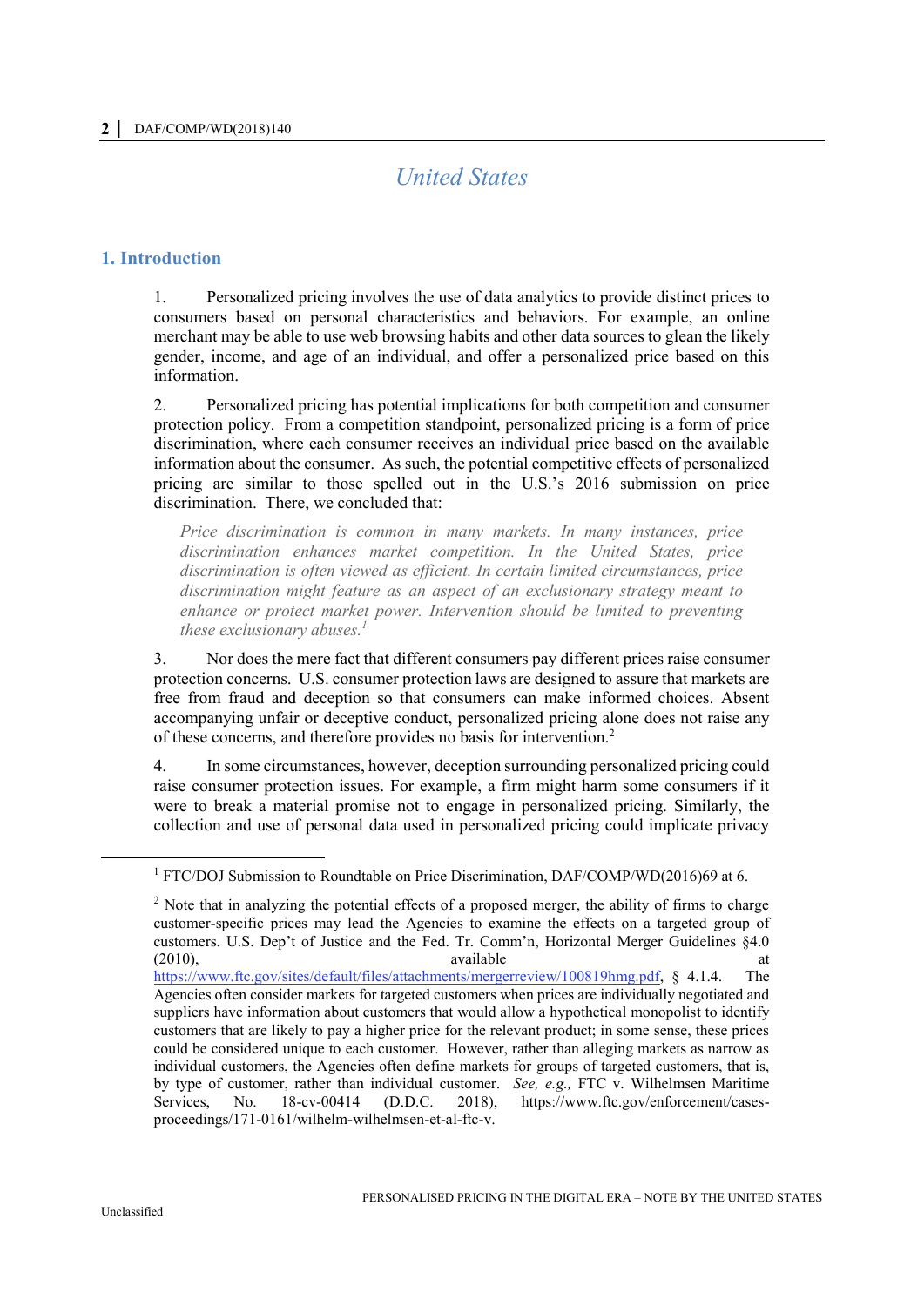concerns. For example, consumer harm could arise if a company collecting personal data that helps inform a personalized pricing algorithm violated material promises related to the collection and use of those data. Further, if personalized pricing were based on factors like race, religion, gender, or national origin, it could violate certain U.S. antidiscrimination laws.

## **2. Personalized Pricing Defined**

 $\overline{a}$ 

5. Personalized pricing occurs when firms tailor prices based on observed and inferred information about individuals. According to one definition, personalized pricing is a type of price discrimination in which:

*businesses may use information that is observed, volunteered, inferred, or collected about individuals' conduct or characteristics, to set different prices to different consumers (whether on an individual or group basis), based on what the business thinks they are willing to pay.<sup>3</sup>*

6. Theoretically, a personalized pricing regime by a monopolist seller with perfect information on consumer preferences would charge each customer his or her willingness to pay for the good or service in question. Personalized pricing should be distinguished from dynamic pricing where prices vary with market conditions. For example, ride-sharing apps, airlines, hotels, and event venues engage in yield management strategies that result in prices changing based on supply and demand conditions.

7. The technology for some degree of personalized pricing appears to exist: even if they do not have perfect information, companies already collect and use large amounts of data based on online and offline consumer interactions to target advertisements. But there is little evidence of widespread use of data to tailor prices to individual consumers. Companies may be reluctant to engage in personalized pricing online because of competition from other sellers, or because consumers could learn to game the system, which may undercut a firm's ability to tailor prices.<sup>4</sup> Some research also suggests that consumers may be uncomfortable with the general idea of personalized pricing.<sup>5</sup>

8. Of course, that some consumers do not receive the lowest price offered does not raise the type of consumer protection concerns that would merit market intervention. Nor does market intervention appear to be necessary to curb personalized pricing conduct.

 $<sup>5</sup>$  See Justus Haucap et al., When Customers Are—and Aren't—OK with Personalized Prices,</sup> Harvard Bus. Rev. (May 31, 2018).

<sup>&</sup>lt;sup>3</sup> Office of Fair Trading, Personalized Pricing: Improving Transparency to Improve Trust at 2, (May 2013), at  $\frac{1}{2}$  at  $\frac{1}{2}$  at  $\frac{1}{2}$  at  $\frac{1}{2}$  at  $\frac{1}{2}$  at  $\frac{1}{2}$  at  $\frac{1}{2}$  at  $\frac{1}{2}$  at  $\frac{1}{2}$  at  $\frac{1}{2}$  at  $\frac{1}{2}$  at  $\frac{1}{2}$  at  $\frac{1}{2}$  at  $\frac{1}{2}$  at  $\frac{1}{2}$  at  $\frac{1}{2}$  at  $\frac$ 

[https://webarchive.nationalarchives.gov.uk/20140402165101/http:/oft.gov.uk/shared\\_oft/markets](https://webarchive.nationalarchives.gov.uk/20140402165101/http:/oft.gov.uk/shared_oft/markets-work/personalised-pricing/oft1489.pdf)[work/personalised-pricing/oft1489.pdf](https://webarchive.nationalarchives.gov.uk/20140402165101/http:/oft.gov.uk/shared_oft/markets-work/personalised-pricing/oft1489.pdf)

<sup>&</sup>lt;sup>4</sup> See Brian Wallheimer, Are you Ready for Personalized Pricing?, Chicago Booth Rev., at 8 (Feb. 26, 2018). As noted in the prior Submission to Roundtable on Price Discrimination, new data gathering techniques, especially when deployed to collect consumer information online, potentially make it easier to price discriminate; these techniques may also facilitate personalized pricing. However, consumers may take steps to limit the utility of this data, for instance by operating anonymously by refusing to log-in, deleting internet cookies, or utilizing IP masks. As a result, the practical effect of new technologies on pricing strategies remains uncertain. *Supra* note 1 at 2.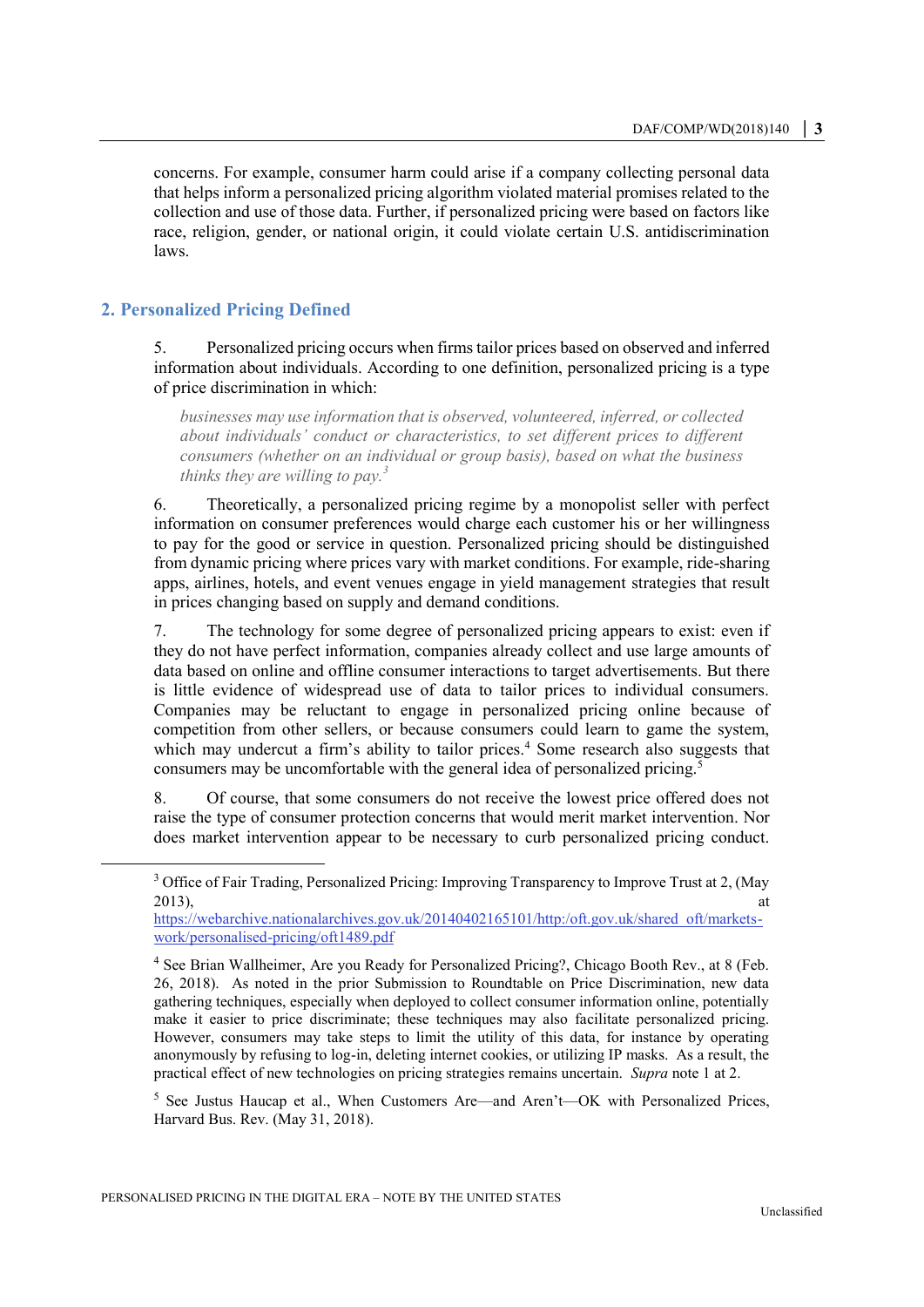Indeed, consumer discomfort with personalized pricing may be the reason why there appear to be so few documented cases of personalized pricing despite the fact that it appears to be technologically possible.<sup>6</sup>

# **3. Competition Issues and Welfare Effects**

9. Antitrust laws seek to protect price competition, which is a tenet of the U.S. economy. However, antitrust laws do not condemn, absent harm to the competitive process, a firm's charging whatever price the market may bear. Accordingly, antitrust laws would likely not condemn a firm's use of personalized pricing unless it is part of a collusive agreement or some other arrangement that harms the competitive process.

10. Economic analysis sheds light on the potential welfare effects of personalized pricing, and can assist policy makers in understanding its potential competitive effects. The welfare effects of price discrimination are complicated and difficult to generalize. Thirddegree price discrimination involves offering different prices to different consumer segments based on characteristics that may be correlated with willingness to pay. A common example is offering discount movie tickets for students or discounted "early-bird" dinners designed to attract seniors. Second-degree price discrimination uses techniques like metering and quantity discounts to segment consumers according to their preferences and willingness to pay. For example, a firm selling printers may extract more revenue from heavy users through sales of ink cartridges. Finally, first-degree or "perfect" price discrimination involves charging each consumer his or her exact willingness to pay.

11. Although the welfare effects of second- and third-degree price discrimination are theoretically indeterminate, $\frac{7}{7}$  first-degree price discrimination unambiguously increases total welfare. By offering discounts to consumers whose marginal value of the good is greater than the good's marginal cost of production, a firm engaging in first-degree price discrimination expands output and eliminates the deadweight loss associated with market power. With price discrimination, more consumers are able to purchase the monopolist's product. Although perfect price discrimination expands total welfare, a monopolist employing it extracts all consumer surplus, leaving some consumers worse off than under simple monopoly pricing.

12. It is important to note that in practice, personalized pricing is unlikely to arrive at prices that are equal to each individual's willingness to pay, like the theoretical perfect price discrimination. Instead, firms are likely to be able to use data to place consumers into increasingly narrower groups of consumers who exhibit similar traits and behaviors. The quality of the information about consumer preferences is a limiting factor in identifying consumers' willingness to pay. Therefore, actual personalized pricing may be closer to third than to first-degree price discrimination.

13. Nonetheless, to the extent that personalized pricing allows firms to engage in something resembling perfect first-degree price discrimination (with prices tailored to

 $\overline{a}$ 

 $6$  For example, in 2000 Amazon suffered a backlash when it was found to be offering different prices for the same good. See Chicago Booth Rev. at 9.

<sup>7</sup> For a full analysis of the welfare effects of third-degree price discrimination *see* Hal Varian, *Microeconomic Analysis* (3rd ed., 1992), 250-53.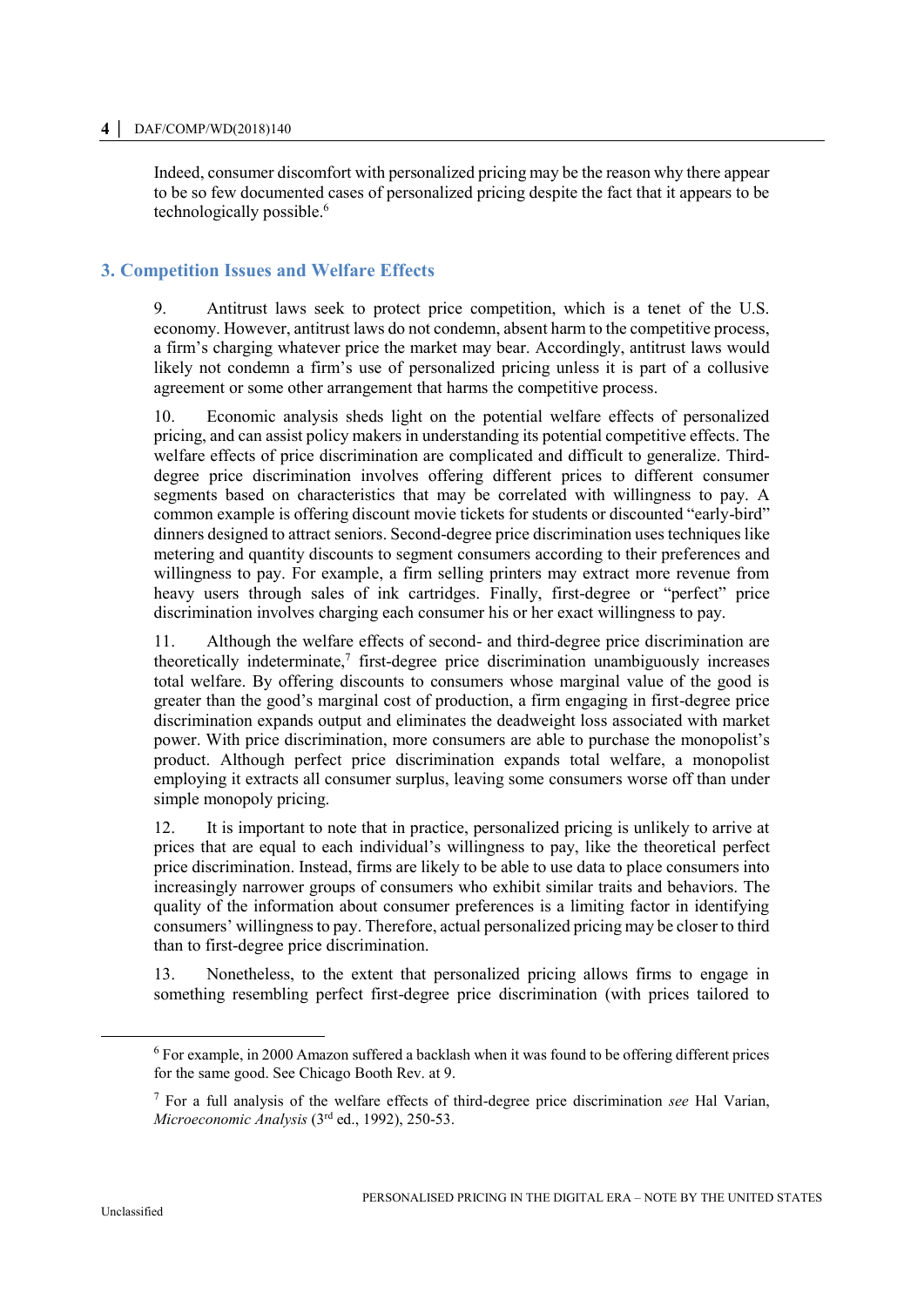estimated willingness to pay), it will tend to improve total welfare as explained above. Further, personalized pricing may raise consumer welfare by enhancing competition.

14. Personalized pricing could in some cases enhance competition, increasing both total and consumer welfare. In particular, personalized pricing may intensify competition by allowing firms to target prices to poach their rivals' customers.<sup>8</sup> For example, if data show that a consumer prefers firm A to firm B, personalized pricing may allow firm A to charge this consumer a higher price. However, if firm B has similar knowledge about this consumer, it can target a discount to compensate them for their preference for firm A. This competitive pressure may force firm A to lower its price to win this consumer's purchase. In this manner, the competitive use of personalized pricing could lower prices for all consumers, increasing both total welfare and consumer welfare.<sup>9</sup>

15. Finally, U.S. antitrust laws do not prohibit a firm with market or monopoly power from charging any price that the market will bear.<sup>10</sup> Such market prices are integral to wellfunctioning markets because they provide informative signals about market conditions. This prescription also applies to personalized pricing, which has the potential to ameliorate static welfare losses from monopoly and oligopoly pricing.

#### **4. Consumer Protection Issues**

 $\overline{a}$ 

16. Personalized pricing by itself does not raise consumer protection issues that require intervention because it does not impact the accuracy of marketplace information available to consumers. Instead, personalized pricing is redistributive – some consumers benefit, because they have access to products at lower prices than they otherwise would; while some consumers may lose, because they could pay higher prices than they would if the firm were to charge a single price. Further, unlike unfair or deceptive practices, personalized pricing generally has the potential to enhance total welfare. As discussed in more detail below, absent some indication of deception or discrimination, personalized pricing is not likely to raise consumer protection concerns.

17. Although personalized pricing by itself does not appear to raise consumer protection issues under U.S. law, there are scenarios in which consumer protection concerns could arise. For example, if a firm were to break a promise or misrepresent that it would refrain from engaging in personalized pricing, it would harm to those consumers who found the promise material to their purchase decision. Further, although the use of consumer data to tailor prices alone would not violate the FTC Act in the absence of deception or unfairness, if the data feeding a pricing algorithm were collected or used in a

<sup>10</sup> See, e.g., Verizon Comm'n, Inc. v. Law Offices of Curtis V. Trinko, 540 U.S. 398, 407 (2004).

<sup>8</sup> See, e.g., Jacques-Francois Thisse & Xavier Vives, *On the Strategic Choice of Spatial Price Policy*, 78 Am. Eon. Rev. 122 (1988); Cooper, Froeb, O'Brien, & Tschantz, *Does Price Discrimination Intensify Competition? Implications for Antitrust*, 72 Antitrust L.J. 327 (2005).

<sup>&</sup>lt;sup>9</sup> It is possible that personalized pricing could spur dissipative expenditures by firms and consumers. For example, investment in resources to better identify willingness to pay merely to capture surplus from inframarginal consumers is socially wasteful. Similarly, customers with high willingness to pay who get higher personalized prices may engage in costly behavior designed to hide their true willingness to pay, which again dissipates surplus. *See, e.g*., Jack Hirshleifer, *The Private and Social Value of Information and the Reward to Inventive Activity*, 61 Am. Econ. Rev. 561 (1971).